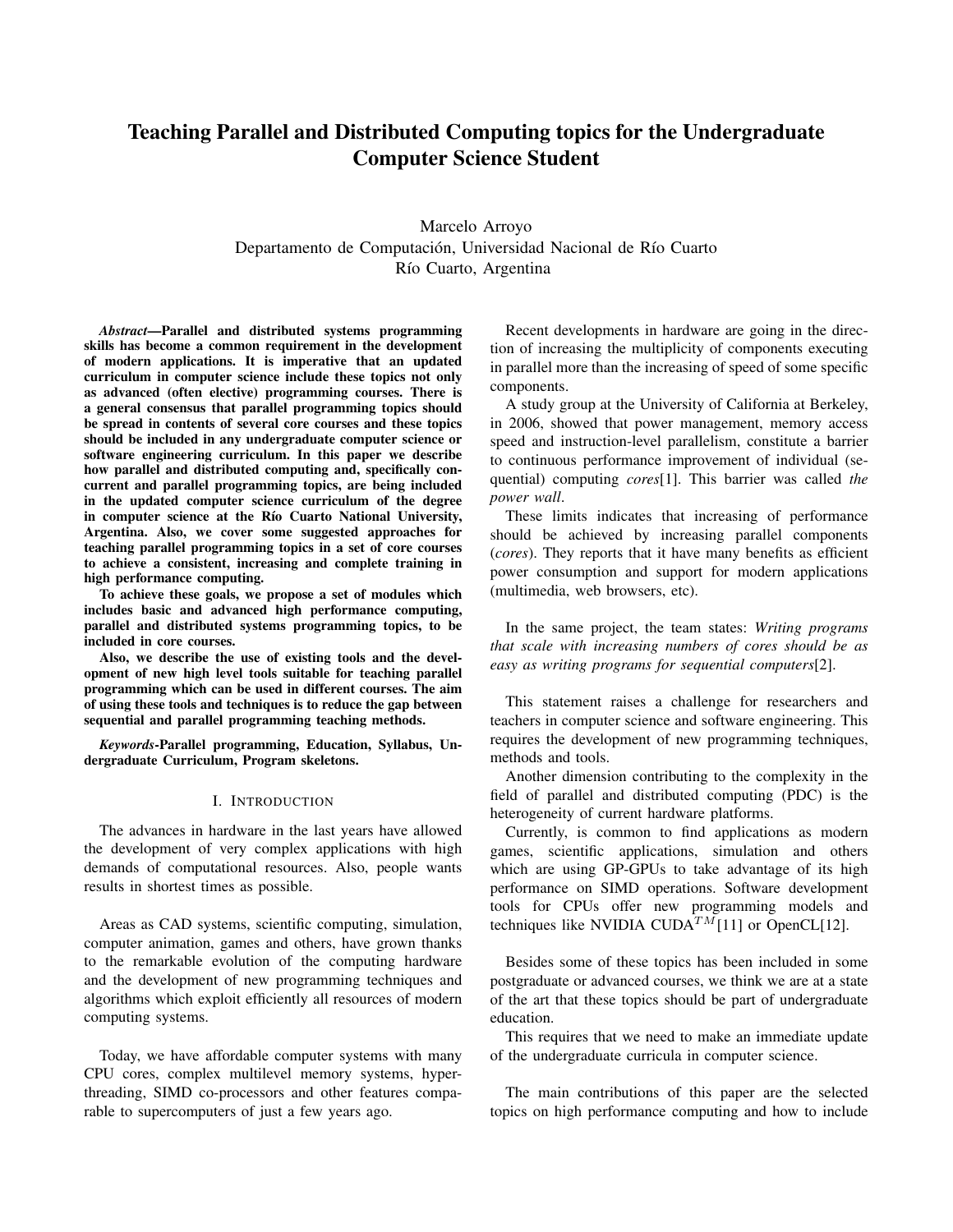them as small modules in the selected core courses. The dependencies between these courses imposes an incremental approach. We show a set of suggested pedagogical methods and tools to teach parallel and distributed systems programming.

Also, we discuss the useful necessary background to learn parallelism concepts in a more natural way. In particular, we show how domain specific languages (DSLs) could be used for teaching PDC topics for both novice or advanced students. We have developed a C++ library (embedded DSL) with a set of parallel patterns (skeletons) suitable for easy development of parallel programs. This library is based on the meta-programming technique known as *expression templates*. This library enable us to write programs with implicit parallelism on different (programmer transparent) parallel platforms.

Currently, in Argentina, we are discussing the contents of minimal core topics for undergraduate computer science curriculum, which all Argentinian universities should fulfill. Hopefully this paper will help that too.

This paper is organized as follows.

The next section describes the high performance computing topics already included in some advanced courses, their dependencies and their relations with traditional topics.

In the following sections we propose how to include new small modules in basic core courses and the teaching levels. The relation between courses and topics was defined taking into account the *NSF/IEEE-TCPP Curriculum Initiative on Parallel and Distributed Computing - Core Topics for Undergraduates* proposal.

Then, we describe the set of methods and tools which could be used to teach the modules described, including our pedagogical and practical points of view.

In particular we describe the background concepts previously taught required to introduce parallel programming in an almost natural and implicit way. We show how using high level programming constructions and libraries to be used for teaching parallel programming for both freshmen and advanced computer science students.

Finally there are our conclusions and future work.

## II. PDC TOPICS IN THE TRADITIONAL CURRICULUM

The aim of providing relevant skills to software developers to write high quality, efficient, portable and scalable applications, requires identifying the set of concepts needed to develop a proposal for changes in the contents of traditional courses of computer science.

Fortunately, we can to refer to existing proposals like the *NSF/IEEE-TCPP Curriculum Initiative on Parallel and Distributed Computing - Core Topics for Undergraduates*[3]. We were selected as early adopters in spring 2011 and provide some feedback to the initial version of the proposal. We are in the process of development of educational resources to provide them to the *Distributed Computing Curriculum Development and Educational Resources* (CDER).

The NFS/IEEE-TCPP proposal provides us with a broad set of topics and how deep should be spread in different courses in a undergraduate curriculum in computer science and software engineering.

Fortunately, in our curriculum we already have a classification of courses in areas with a close match with the proposed areas in [3].

Below is a list of courses of our degree in computer science curriculum that we aim to include topics of parallelism and distributed computing.

## • Architecture and Computer Systems

- Computer organization (2nd year)
- Simulation (4th year)
- Operating Systems (5th year)
- Telecommunications and Distributed Systems (5th year)
- Programming
	- Introduction to Algorithms and Programming (1st year)
	- Advanced Programming (2nd year)
	- Data Structures and Algorithms I (2nd year)
	- Data Structures and Algorithms II (3rd year)

## • Programming Languages

- Comparative Analysis of Programming Languages (3th year)
- Compilers (4th year)

## • Software engineering

- Systems Analysis and Design (3th year)
- Software Engineering (3th year)
- Databases (3th year)

## • Theory of Computation

- Automata's and Languages Theory (4th year)
- Computability and Complexity (5th year)

## • Elective (advanced) courses

- Concurrency and Parallelism (4th/5th year)
- Software Validation and Verification (4th/5th year)
- Databases II (4th/5th year)

Some topics on concurrency, parallelism and distributed computing already are covered in courses such as *Comparative Analysis of Programming Languages*, *Operating Systems* and *Telecommunications and Distributed Systems*.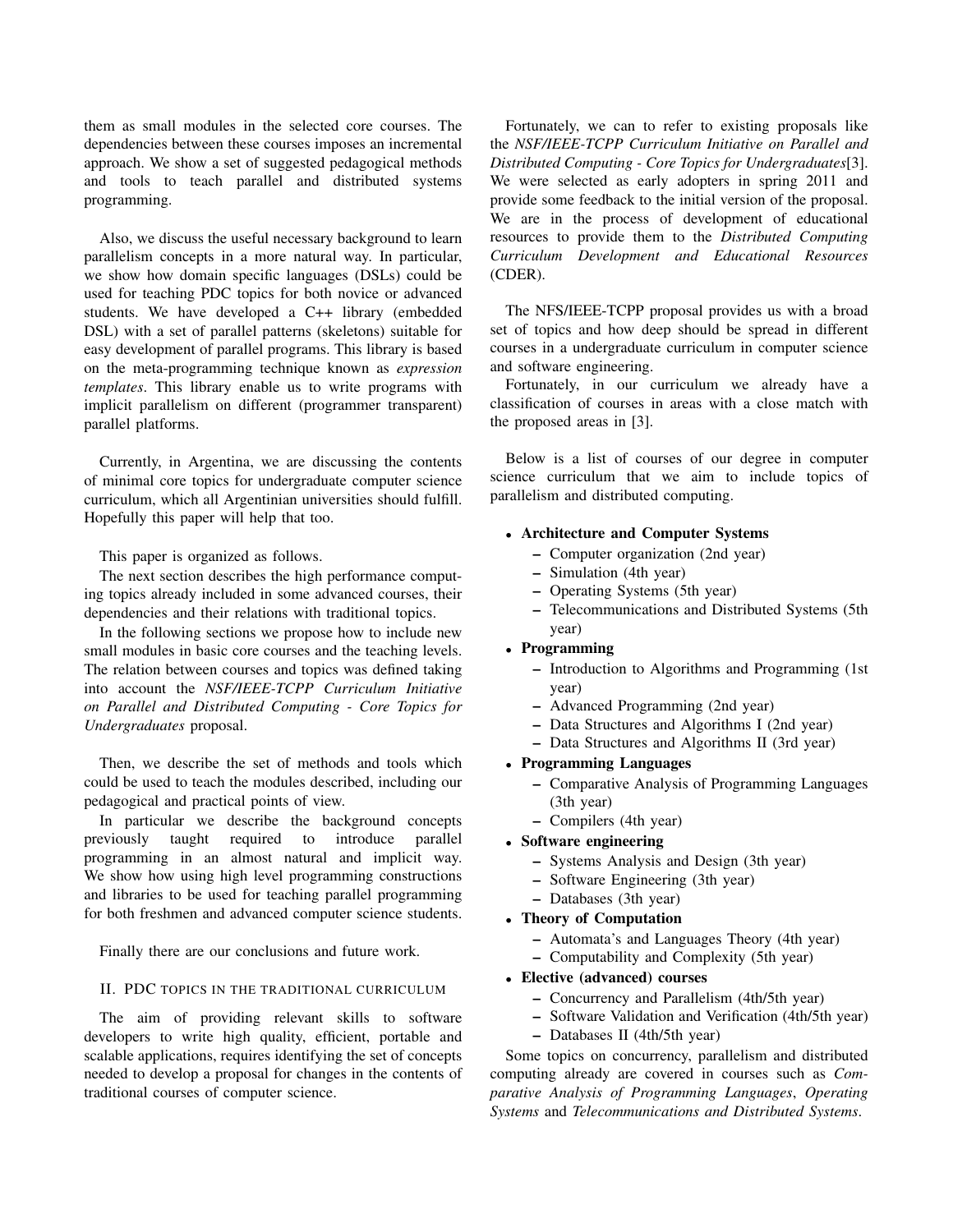We have some elective (more advanced) courses which also cover topics of parallel and distributed computing as *Concurrency and Parallelism* and *Software Verification*.

## *A. PDC topics already covered in core courses*

Some of courses listed above cover specific topics of concurrency, parallel and distributed computing systems and programming. Below we describe how and were the current curriculum covers different topics of PDC and the learning level using Bloom's classification[4][5]:

- K=know the term (basic literacy)
- C=comprehend so as to paraphrase/illustrate
- A=Apply in some way (requires operational command)

Also we describe the methods, techniques and tools used in each core course.

- *Comparative Analysis of Programming Languages*
	- Concurrency, non determinism, race conditions and deadlock (A).
	- Shared Memory model (A).
	- Message passing model (A).
	- Synchronization: dataflow variables, monitors, locks, semaphores and others (A).
	- Programming languages support for concurrency (C).

Concurrency topics is introduced. Students have to solve practical exercises on interleaving, races and deadlock detection and correction, programming simple algorithms (sorting, matrix operations, . . . ). Students implements some synchronization primitives as semaphores and use high level mechanisms as monitors. In the lab, students use the Oz programming language and the Mozart environment[6]. They also use other programming languages as C++ and Java.

- *Operating Systems*
	- Concurrency (processes, threads), non determinism, race conditions and deadlock revisited (A).
	- Hardware architectures: Memory hierarchies, SMP, context switching (A).
	- Synchronization: locks, condition variables and semaphores (A).
	- Interprocess communication mechanisms (A).

Lab projects related with concurrency and parallelism: Improvements to the SMP scheduler. Low level implementation (in C) of condition variables, and semaphores in *xv6*[7].

Xv6 is a simple educational operating system running on x86 architecture. Students develop programming projects including virtual memory improvements (COW, file permissions, . . . ) which require taking into account concurrency problems (race conditions and deadlocks) mainly in the shared memory programming model.

- *Telecommunications and Distributed Systems*
	- The message passing model and network protocols (A).
	- Multiprocessor and interconnected networks architectures. Clusters (C).
	- Frameworks: J2EE, .NET, CORBA, web services  $(C)$

– Distributed systems and algorithms: distributed memory, transactions, global state, election algorithms and others (A). In this course students use different programming

languages (C, C++, Java) and some libraries (as MPI[15]) to implement algorithms and simple distributed systems.

- *Concurrency and Parallelism* (elective)
	- Introduction to parallel architectures (C)
	- Models for concurrency revisited (A).
	- Formal verification of concurrent programs using Owiki-Gries techniques (A).
	- Parallel programming with threads and OpenMP  $(A)$ .
	- Parallel programming with MPI (A).
	- Introduction to GP-GPU architectures and programming model (C).
	- Performance analysis (A).

In this course students use different programming languages (C++, Fortran) to implement several practical projects. The course focus in parallel algorithms and correctness of implementations rather than obtaining very good performance.

The four courses described above (one of them is elective) includes many topics of PDC but other important concepts are missing yet.

For example, in the computer architecture field, a lot of topics in core courses are not fully covered. The advanced topics of parallel programming algorithms and tools are covered in an elective course. This means that not all students will acquire parallel programming skills.

In the next section we describe the proposal how PDC topics are being included in another core courses. In this way, in the courses described above with some PDC topics (Operating Systems, Telecommunications and Distributed Systems, Concurrency and Parallelism), we could eliminate some hours of teaching the needed basic contents and put the focus in more specific and advanced topics.

## III. SPREADING PDC TOPICS IN OTHERS CORE COURSES

In this section we show the proposal of spreading PDC topics in several core courses. The table I contains a list of main PDC topics and its relationship with each course were these topics should be taught. For each topic the number of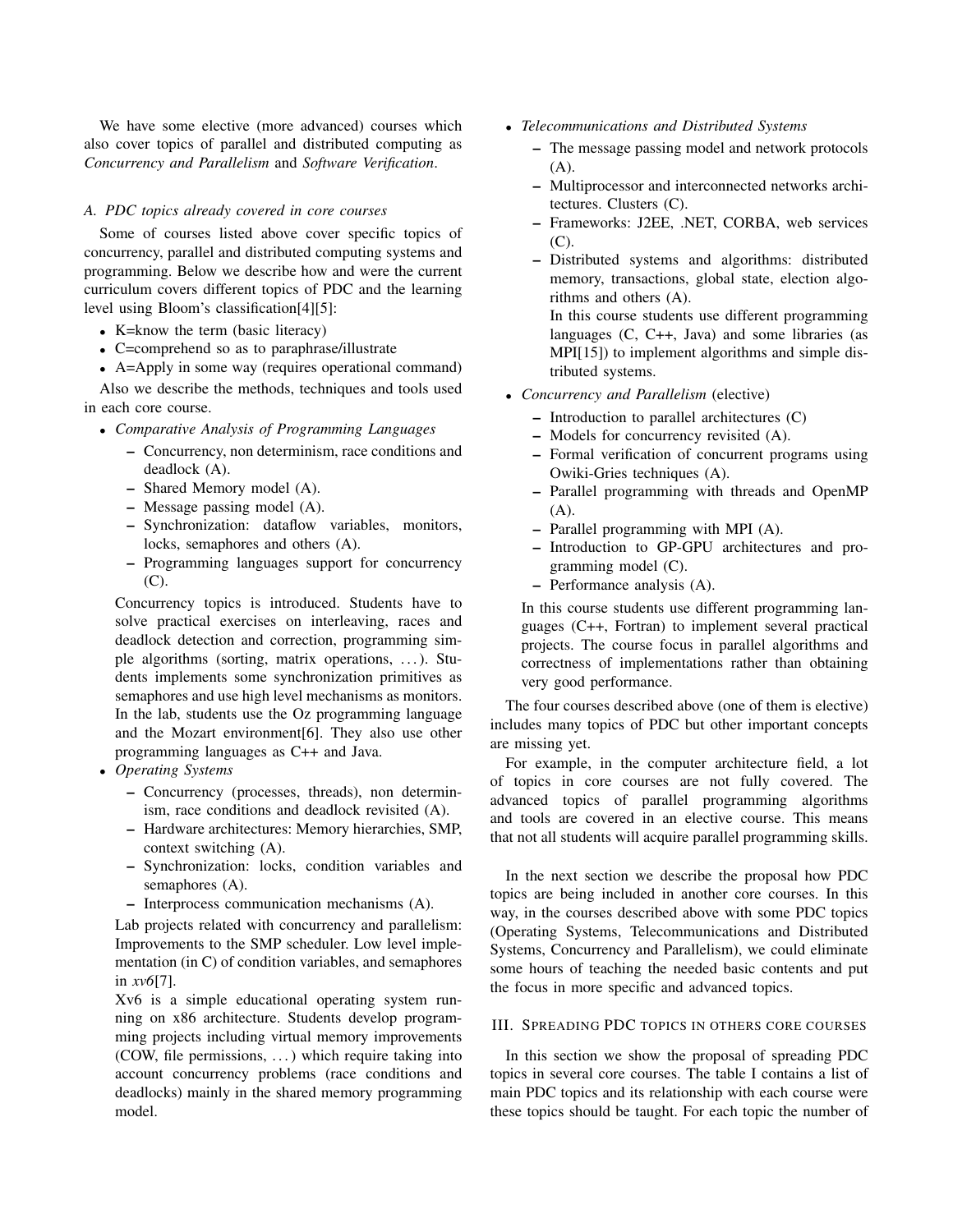| <b>Course: Computer Organization</b>             |                |                |
|--------------------------------------------------|----------------|----------------|
| <b>Topic</b>                                     | Learning level | Hours          |
| Taxonomy (Flynn's classification)                | C              | 0.5            |
| Numerical representations                        | А              | 2              |
| Performance metrics                              | K              | 1.5            |
| <b>SIMD</b> instructions                         | C              | 1              |
| Pipelines                                        | C              | 1.5            |
| Co-processors and GPUs                           | C              | 1.5            |
| Multicore                                        | K              | 0.5            |
| <b>Buses</b>                                     | K              | 0.5            |
| NUMA and Cache                                   | K              | 1.5            |
| Power consumption                                | K              | 0.25           |
| <b>Course: Advanced Programming</b>              |                |                |
| <b>Topic</b>                                     | Learning level | Hours          |
| Recursive decomposition                          | А              | 2              |
| High order programming                           | А              | 4              |
| Course: Data Structures & Algorithms II          |                |                |
| <b>Topic</b>                                     | Learning level | Hours          |
| Shared memory (threads)                          | А              | 1              |
| Synchronization                                  | A              | $\overline{2}$ |
| Data races and deadlock                          | A              | $\overline{c}$ |
| Data parallel algorithms                         | A              | 1              |
| Parallel loops and recursion                     | A              | 0.5            |
| Parallel divide/conquer                          | A              | 0.5            |
| Par. dynamic programming                         | A              | 0.5            |
| Parallel search                                  | А              | 1              |
| <b>Course: Comparative Analysis of Languages</b> |                |                |
| Topic                                            | Learning level | Hours          |
| Atomicity                                        | А              | 1              |
| Shared memory concurrency                        | A              | 1.5            |
| Message passing model                            | А              | 1.5            |
| Parallel language constructs                     | A              | 1              |
| Implicit parallelism                             | А              | 1              |
| <b>Course: Systems Analysis and Design</b>       |                |                |
| <b>Topic</b>                                     | Learning level | <b>Hours</b>   |
| Parallel design patterns                         | А              | 2              |
|                                                  |                |                |
| <b>Course: Software Engineering</b>              |                |                |
| <b>Topic</b>                                     | Learning level | Hours          |
| Frameworks for parallel programing               | С              | 1.5            |
| <b>Course: Simulation</b>                        |                |                |
| <b>Topic</b>                                     | Learning level | Hours          |
| Parallel numerical methods                       | А              | 2              |
| <b>Course: Compilers</b>                         |                |                |
| Topic                                            | Learning level | Hours          |
| Parallel optimizations                           | C              | 1              |
| Directives based parallelism                     | С              | 1              |
| <b>Course: Software verification</b>             |                |                |
| <b>Topic</b>                                     | Learning level | <b>Hours</b>   |
| Reasoning on concurrency                         | А              | 2.5            |
| Modeling concurrent programs                     | A              | 2              |
| Race conditions and deadlock detection           | $\mathsf{C}$   | $\overline{2}$ |
| <b>Course: Computability and</b>                 |                |                |
| <b>Complexity</b>                                |                |                |
| <b>Topic</b>                                     | Learning level | Hours          |
| Parallel computer models (PRAM,)                 | А              | 2              |
| Complexity measures for parallel models          | А              | $\overline{c}$ |

Table I PDC TOPICS SPREAD IN CORE COURSES.

hours of teaching and the required learning level is shown. All courses in table I are in core (none is elective).

With this proposed curriculum, we are anticipating the teaching of many parallel and distributed computing topics. Our proposal takes into account the teaching order of topics from basic ones to the most advanced because students must take courses in the sequence imposed by curriculum.

Moving some background topics to courses in the early years of the curriculum, gives more room to teach advanced and specific topics in the courses at advanced years. For example, in the *Operating Systems* course would be taught some topics as advanced power management. Similarly, in the *Telecommunications and Distributed Systems* course would be possible to spend more hours for teaching distributed algorithms and web services and in the *Compilers course* could be possible to include a module on automatic parallelization.

## IV. TECHNIQUES AND TOOLS

From our own experience, after teaching several courses and topics of concurrency and parallelism, we found that some PDC topics are descriptive and do not have too much learning difficulty for students. Some examples could be parallel architectures and some communication topologies, the description and applicability of performance measures and learning some basic tools, like MPI, OpenMP or threads libraries.

The main challenge is to give to students real skills for parallel and distributed systems programming and provide solid foundations on non-determinism, race conditions, deadlock avoidance, and parallel algorithms design. You also need to provide them with skills on getting high performance and scalability.

After teaching concurrency and parallelism to students with different background we can see the importance of solid foundations mainly in programming languages concepts and paradigms, data structures and algorithmic problem solving.

For complex problems, abstractions are a fundamental conceptual tool to get good solutions.

We saw that students have a better understanding and they can solve complex problems if they have solid foundations on:

- Programming language paradigms (functional, relational and statefull programming models)
- Programming language semantics (informally, at least)
- Run-time environments
- Memory management
- Abstraction: abstract data types and functional abstraction
- High order programming
- Generics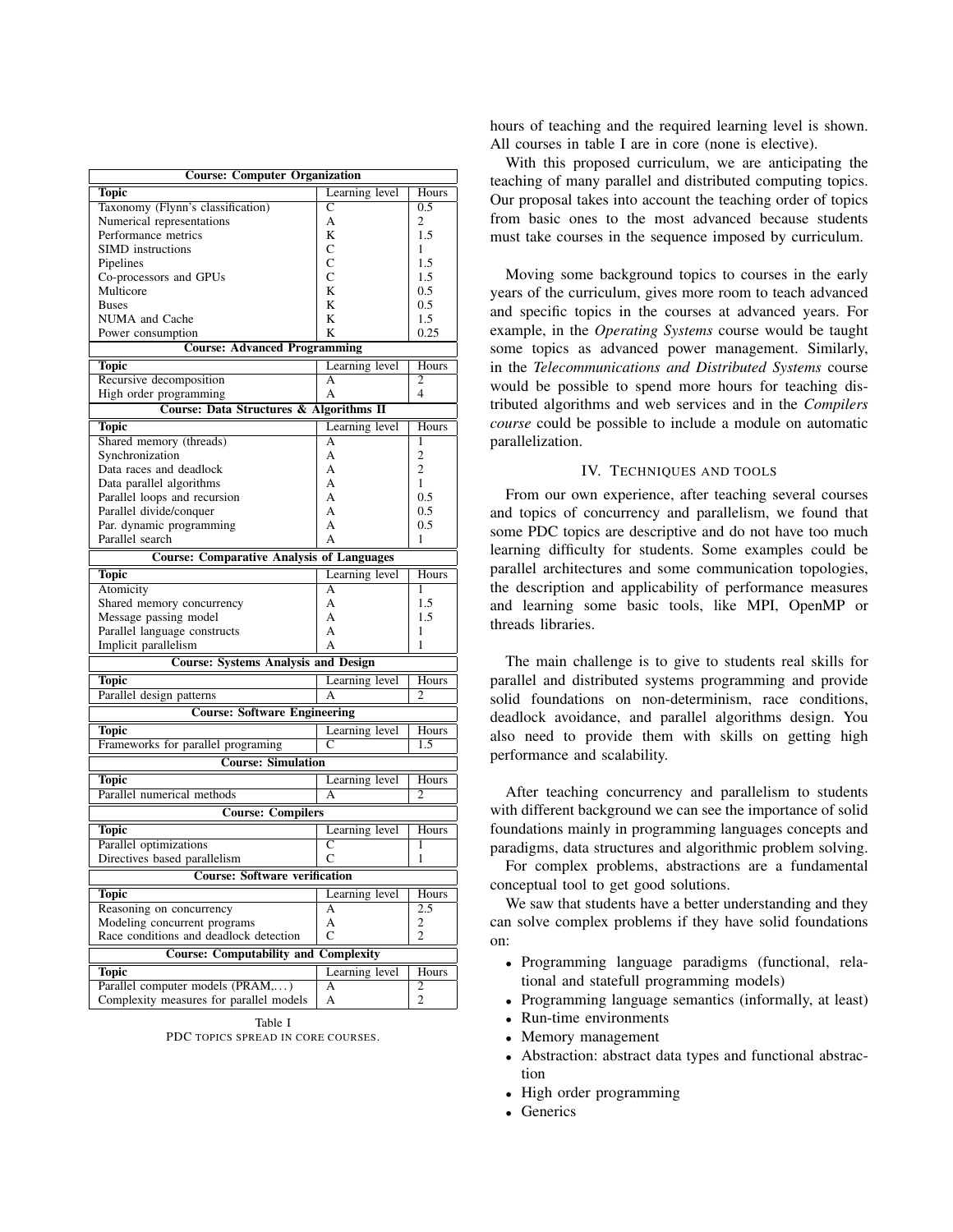- Algorithmic problem solving
- Program transformation
- Solid background in formal methods:
	- Program verification and derivation
	- Model checking

For the reasons mentioned above, we think that teaching parallel programming should be a natural extension of sequential programming. It is not new, many authors proposed ideas and tools to get the shift to *thinking in parallel*[24].

Currently, almost all specific courses on high performance computing and parallel and distributed systems programming offered in Argentina, focus in teaching some traditional parallel algorithms in the shared memory and message passing models using threads, OpenMP and MPI.

A few courses are specific to GP-GPU programming (almost all using NVIDIA-CUDA<sup>TM</sup>). Currently, almost there is no offer of heterogeneous parallel computing courses.

These approaches are not the most suitable for students and researches of other disciplines.

In 2012, we taught two courses on PDC (the first at our university and the other at Rosario National University). In both courses we had researchers and PhD students coming from other disciplines without much programming experience.

These researchers and professionals needs to develop solutions on their own fields, therefore it is necessary to provide them with high-level tools or language abstractions to focus on the applicability of parallel and distributed design patterns to a given problem.

These patterns should abstract the underlying hardware architecture details and focus on algorithmic.

The same approach could be provided to the freshmen in computer science, to get a natural shift to *thinking in parallel* from the very beginning.

For all the above, teaching parallelism for the freshmen based on parallel patterns and frameworks seems to be the most promising approach. This idea is not new. Many researchers have proposed this approach in the past[8] and many tools of this kind have been developed[9].

This libraries define abstractions (parallel skeletons) which are similar to higher-order functions found in modern functional programming languages and should be familiar to students with some experience with Haskell or ML.

In our curriculum, in the first programming course, students learn imperative programming and basics on abstract data types implementation and basic functional abstraction.

The second programming course (*advanced programming*) covers modern functional programming and formal program verification and program derivations using a *calculus of programs*[10].

Students who passed these courses should have no trouble understanding parallel skeletons because they are familiar with higher-order functional programming and generic polymorphism.

## *A. Using parallel skeletons*

The suggested approach for teaching parallelism for the freshmen is based on the construction of *Domain Specific Languages (DSLs)*. Parallel abstractions can be seen as a DSL. In our experience teaching parallelism and distributed systems programming has shown that it is better to think a parallel algorithm as a pattern which includes sequential components (or other parallel patterns).

Thus, an application can be developed in a compositional way.

Many libraries of this kind has been developed[9]. Some of these are for specific problem domains o specific data structures, as *Parallel Expression Templates for Large Vectors* (PRiSM)[16] and *CUDA Expression Templates*[14], suitable for linear algebra. *Parallel Object-Oriented Methods and Applications* (POOMA)[18] is a library (also based on C++ expression templates[22]) for writing parallel PDE solvers using finite-difference and particle methods.

VecCL[19] is also a expression templates library which targets OpenCL. It define vector templates with a broad set of operators.

These libraries often implement parallel communicational patterns and targets some specific platform. For example, PRiSM use threads (Intel's Threading Building Blocks[17]) and OpenMP, while *CUDA Expression Templates* libraries targets to NVIDIA GPUs.

To abstract from specific platform targets and to hide some implementation details we develop a small C++ library, called *Parallel and Distributed Templates* (pdt) also based on *expression templates*. This library focus on teaching parallel programming by means of parallel patterns or *skeletons*. The goal is to develop a full multi-target implementation (threads, OpenMP, MPI and OpenCL) with a common interface and (semi) automatic device target selection.

The pdt library has two set of templates. The first templates group, suitable for data parallelism, is based on the definition of *parallel skeletons* for homomorphic computation structures proposed in [20], which are suitable for implicit parallelism and resemble some patterns of the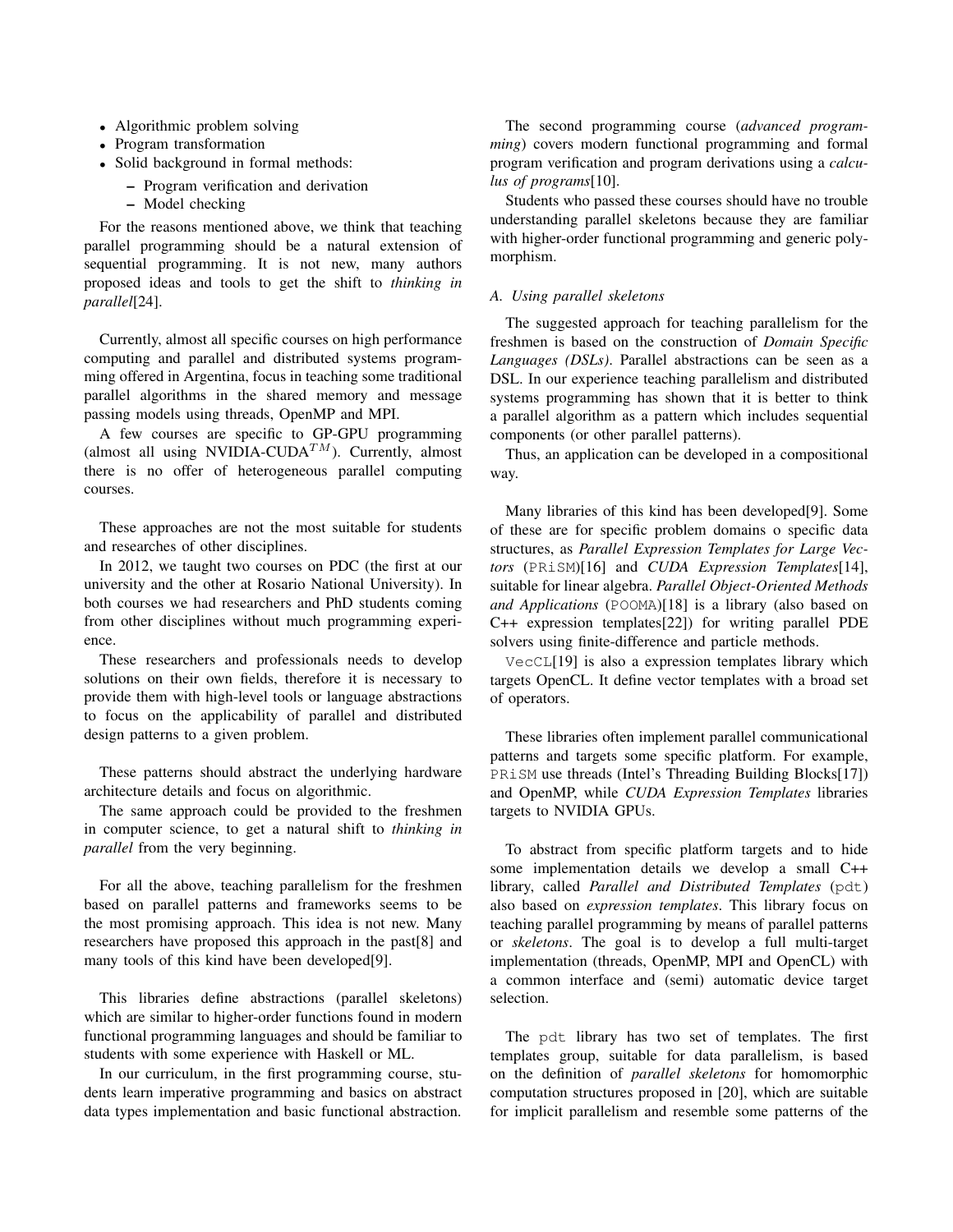| Data parallel skeletons                                                                                |  |  |
|--------------------------------------------------------------------------------------------------------|--|--|
| $map_A(f, [x_1, \ldots, x_n]) = [f(x_1), \ldots, f(x_n)]$                                              |  |  |
| $reduce_A(\oplus, [x_1, \ldots, x_n]) = x_1 \oplus \ldots \oplus x_n$                                  |  |  |
| $scan_A(\oplus, [x_1, \ldots, x_n]) = [x_1, x_1 \oplus x_2, \ldots, x_1 \oplus x_2 \ldots \oplus x_n]$ |  |  |
|                                                                                                        |  |  |
| $map_T(f, x_1(x_2, x_3)) = f(x_1)(f(x_2), f(x_3))$                                                     |  |  |
| $reduce_T(f, \oplus, \otimes, x_1(x_2,x_3)) = f(x_1) \oplus (f(x_2) \otimes f(x_3))$                   |  |  |
|                                                                                                        |  |  |
|                                                                                                        |  |  |
| $skel_A$ means a skeleton on arrays                                                                    |  |  |
| $skel_{\mathcal{T}}$ means a skeleton on trees                                                         |  |  |
|                                                                                                        |  |  |
| $\oplus$ and $\otimes$ are associative binary operators                                                |  |  |
| <b>Architectural skeletons</b>                                                                         |  |  |
| $piple line(is, se_1, se_2, \ldots, se_n)$                                                             |  |  |
| $works(is.se, N) \dots$                                                                                |  |  |
|                                                                                                        |  |  |
| Where                                                                                                  |  |  |
| <i>is</i> is an input stream                                                                           |  |  |
| se is a <i>stream expression</i> (using streams input values)                                          |  |  |
|                                                                                                        |  |  |

Table II SOME PATTERNS OF PDT LIBRARY.

SkeTo library[21] to implement most of data parallel patterns.

Data parallel patterns works on distributed data structures as vectors, matrices and trees.

The second group of templates define some architectural patterns as pipeline, workers and others. They are based on distributed streams.

The library is extensible, so programmers can define their own patterns. Higher level patterns can be defined by composition of simpler patterns. Users can define additional distributed data structures taking into account the *homomorphism constraints*.

Table II describe some patterns defined in the pdt library.

Data parallel patters are based on distributed iterators which are abstractions of accessors to distributed data elements. Distributed iterators contain references to memory devices. In this way the expressions are executed on corresponding devices.

For example, below is an excerpt of program which apply a translation on an image:

```
...
pdt::array< pdt::pair<br/>byte> > img(N,M);
pdt::scatter(img,n,m,cluster_nodes);
pdt::copy_to(gpu_device,img);
map(img, (\_ x * 2 , \_ y * 3));
...
```
The above code show how to define a distributed array, distribute parts to other cluster nodes and then each node compute an expression on each element on its GPU.

The expression  $(-x + 2, y + 3)$  means that on each

element (pair  $(x, y)$ ) of array img will be added 2 to the first component and 3 to the second.

Currently, the library targets OpenMP, MPI and (partially) OpenCL.

Some patterns as architectural patterns use expressions on input streams values to describe values passed to tasks from a coordinator component.

For instance, the pipeline template coordinates the synchronization between the pipeline stages. The stage  $s_i$ behavior is given by the expression  $se_i$ .

Architectural skeletons coordinates communication between different tasks (stages) using *distributed streams*<sup>1</sup> .

Synchronization in data parallel skeletons and architectural skeletons is hidden to user.

The library overload some operators to allow write patterns with a more natural syntax. For instance, a pipeline pipeline  $(s, e_1, \ldots, e_k)$  can be written as s »  $e_1$  »  $\ldots \rightarrow e_k$ .

We plan to use this kind of libraries to teach parallelism for freshmen and researchers of other disciplines. In courses for advanced students in computer science we plan they will get involved in the analysis, development and improvements of library components on some targets. Students will be encouraged to define higher level patterns and some domain specific skeletons an languages.

Generic programs (or skeletons) provide the basis for structured parallelism and they allow to get *performance predictability* and *portability*.

Each skeleton/target pair is associated with a performance model which can be used to predict the performance of a program written using the skeleton on the target.

Another advantage of using skeletons is *correctness*. Parallel skeletons can be formally or semi-formally verified (as in[23]).

### V. CONCLUSION AND FUTURE WORK

We have described how we are teaching parallelism and distributed computing topics are in the current undergraduate curriculum at Río Cuarto University, Argentina.

Traditionally these topics were covered in a few courses which can be taken only by advanced students.

In this paper we showed a proposal to integrate PDC topics in basic core courses of current curriculum. The integration of topics throughout the curriculum will allow early training for computer science students. Thus, we hope

<sup>&</sup>lt;sup>1</sup>In shared memory model, they are common streams with synchronization primitives (condition variables). In message passing model streams represent synchronous communication channels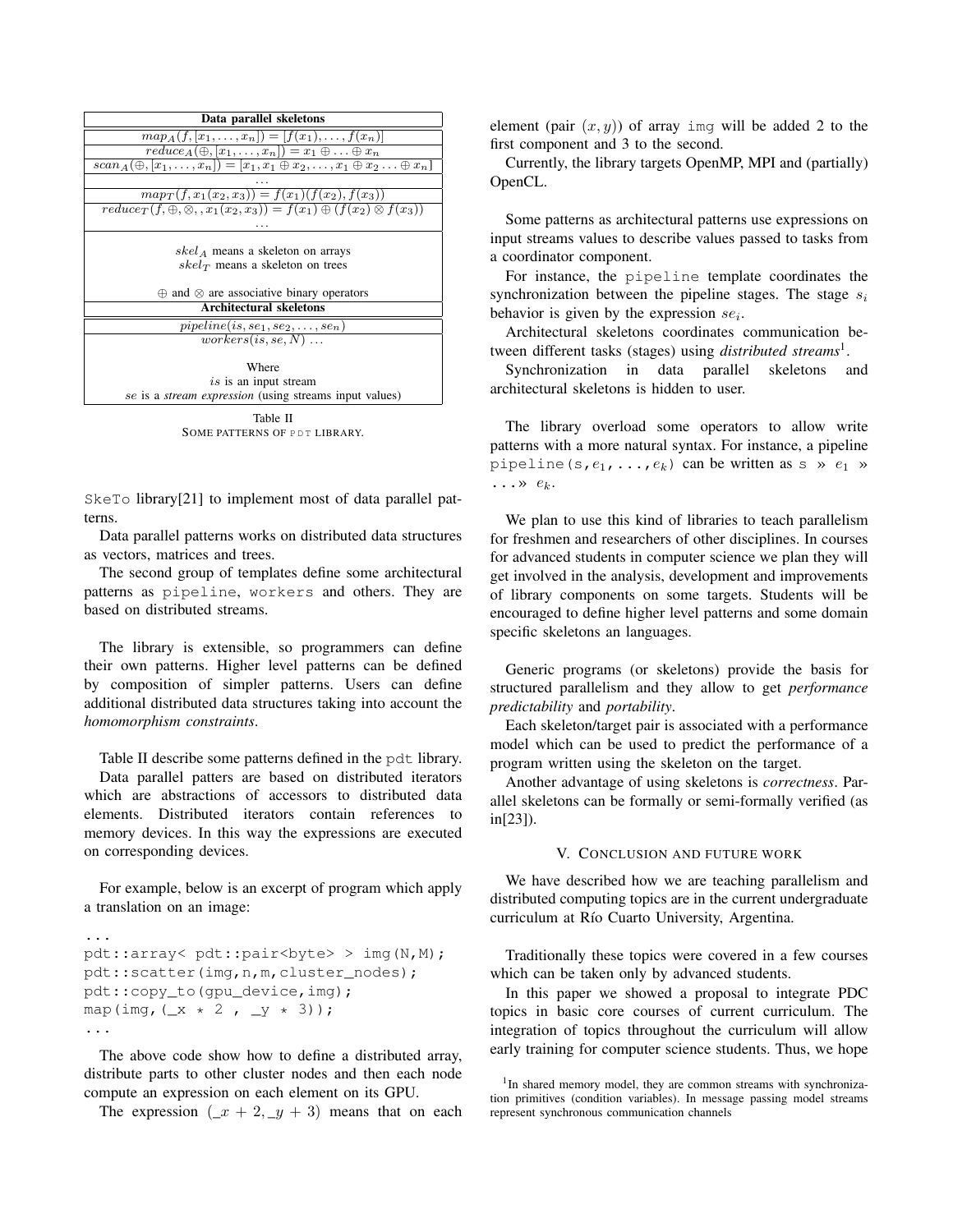to get the aim *parallel thinking*.

We also propose to teachers the teaching levels and the approximate number of hours they should spend for each module in each course.

We have been careful in the selection of topics in each course to achieve a progressive and continuous training throughout the curriculum.

The selected topics have been contrasted with the *NSF/IEEE-TCPP Curriculum Initiative on Parallel and Distributed Computing*.

We plan to continue working on pdt library targeting patterns to different platforms and implementing automatic device targeting based on dynamic device detection.

We are developing teaching materials (slides and tutorials) for each module for introducing parallel topics in core courses. We hope to contribute to the CEDR with this resources.

Using parallel skeletons in courses with students from other disciplines has been successful so it is interesting to keep working on that line. We are planning the development of extensions to templates to generate graphical views of parallel programs. Almost all students think would help a lot when designing parallel programs.

Also, we plan to do an pedagogical study on the application of the proposed teaching approach to the freshman and other disciplines students and then collect and publish the results.

We will monitor the teaching/learning process and we'll collect qualitative and quantitative information in the coming years. To do that we plan to design a survey to apply to teachers and students to collect data on some metrics and to collect opinions and suggestions.

#### **REFERENCES**

- [1] Asanovic, K. et al. *The Landscape of Parallel Computing Research: A View from Berkeley*. UCB/EECS-2006-183, University of California, Berkeley, Dec. 18, 2006.
- [2] Kriste Asanovic, Rastislav Bodik, James Demmel, Tony Keaveny, Kurt Keutzer, John Kubiatowicz, Nelson Morgan, David Patterson, Koushik Sen, John Wawrzynek, David Wessel, and Katherine Yelick *A View of the Parallel Computing Landscape*, Communications of the ACM, October 2009, Vol. 52, No 10.
- [3] *NSF/IEEE-TCPP Curriculum Initiative on Parallel and Distributed Computing - Core Topics for Undergraduates*, Version I1, Dec 2012. Website: http://www.cs.gsu.edu/ tcpp/curriculum/index.php Curriculum Working Group
- [4] Anderson, L.W. and Krathwohl (Eds.). *A Taxonomy for Learning, Teaching, and Assessing: A Revision of Bloom's Taxonomy of Educational Objectives*. New York: Longman. 2001.
- [5] Huitt, W., Bloom et al.'s *Taxonomy of the Cognitive Domain.* Educational Psychology Interactive. Valdosta, GA: Valdosta State University. 2009. http://www.edpsycinteractive.org/topics/cogsys/bloom.html.
- [6] Peter Van Roy and Seif Haridi. *Concepts, Techniques, and Models of Computer Programming*. MIT Press. ISBN 0-262- 22069-5, March 2004.
- [7] Russ Cox, Frans Kaashoek and Robert Morris. *Xv6, a simple Unix-like teaching operating system*. http://pdos.csail.mit.edu/6.828/2011/xv6.html
- [8] Murray Cole. *Bringing skeletons out of the closet: a pragmatic manifesto for skeletal parallel programming*. Parallel Computing 30, 389-406. Elsevier. 2004.
- [9] Horacio González-Vélez and Mario Leyton. *A Survey of Algorithmic Skeleton Frameworks: High-Level Structured Parallel Programming Enablers*. SOFTWARE PRACTICE AND EX-PERIENCE, 1-26. John Wiley & Sons. 2010.
- [10] Javier Blanco. Silvina Smith, Damián Barsotti. *Cálculo de Programas*. FAMAF - UNC. ISBN: 978-950-33-0642-0. 2008.
- [11] NVIDIA. *CUDA. NVIDIA parallel platform and programming model*.
- [12] Khronos OpenCL Working Group (Editor: Aaftab Munshi). *The OpenCL Specification*. Version 1.2. 2012. http://www.khronos.org/registry/cl/
- [13] Rob Farber. *CUDA Application and Development* ISBN-10: 0123884268 ISBN-13: 978-0123884268. 2011.
- [14] Jie Chen. *Automatic Offloading C++ Expression Templates to CUDA Enabled GPUs*. Parallel and Distributed Processing Symposium Workshops & PhD Forum (IPDPSW), 2012 IEEE 26th International.
- [15] Message Passing Interface Forum. *MPI: A Message-Passing Interface Standard. Version 3.0*. September 21, 2012. http://www.mpi-forum.org/docs/docs.html
- [16] Laurent Plagne, Frank Hülsemann. *Parallel Expression Template for Large Vectors*. 2009.
- [17] Reinders, J. *Intel threading building blocks: outfitting C++ for multi-core processor parallelism*. O'Reilly Media, Inc. 2007.
- [18] *Parallel Object-Oriented Methods and Applications Library*. http://acts.nersc.gov/formertools/pooma/index.html
- [19] Denis Demidov. *VexCL: Vector expression template library for OpenCL* http://www.codeproject.com/Articles/415058/VexCL-Vectorexpression-template-library-for-OpenC
- [20] K. Matsuzaki, K. Kakehi, H. Iwasaki, Z. Hu, and Y. Akashi. *A fusion-embedded skeleton library*. In 10th International Euro-Par Conference (EuroPar 2004), volume 3149 of Lecture Notes in Computer Science, pages 644–653. Springer, August 2004.